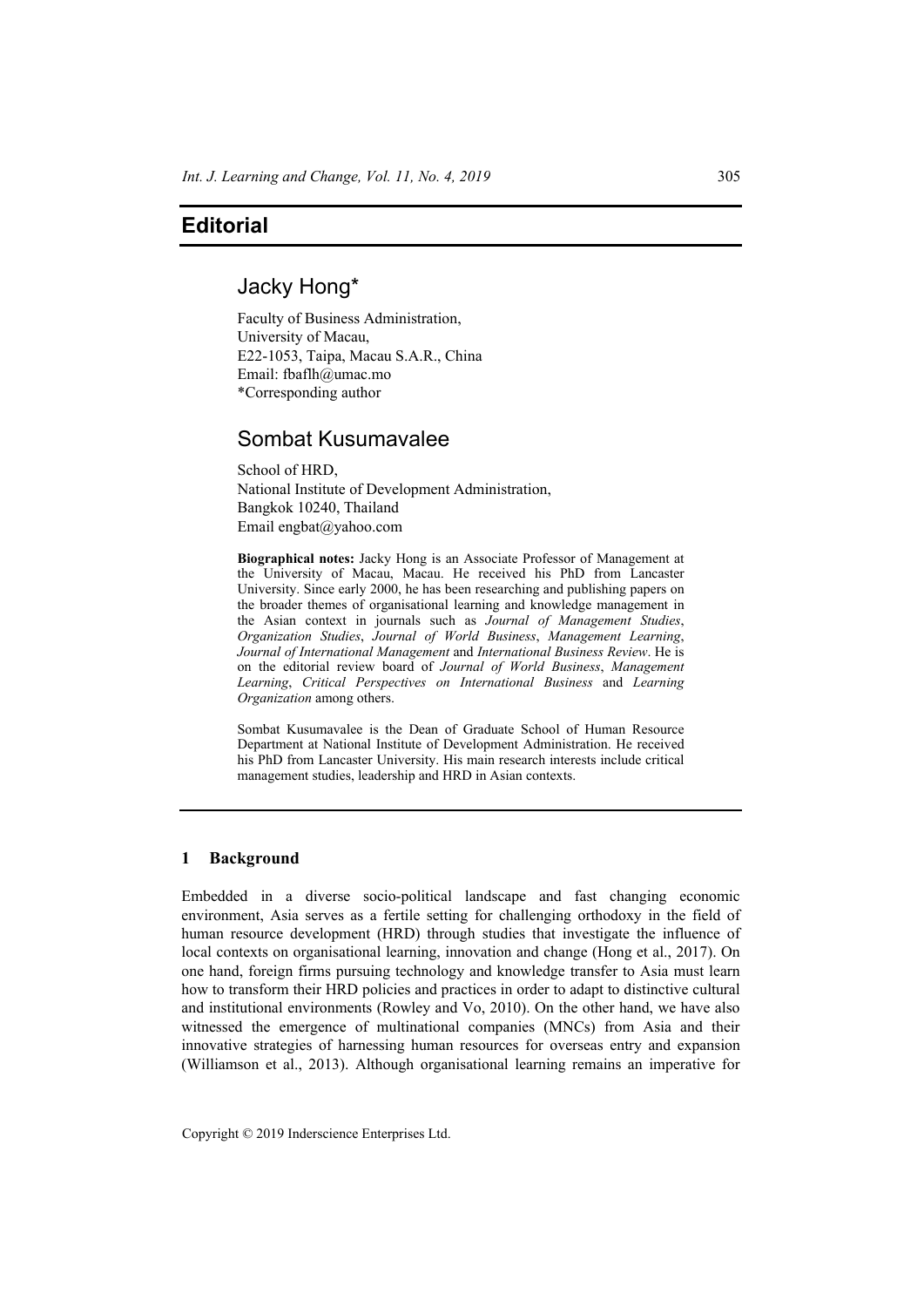developed country MNCs and emerging Asian MNCs alike, the human resources challenges encountered by these two types of MNC are different.

This special issue seeks to address two broad research issues in HRD. First, foreign MNCs adopting the model of one-way knowledge transfer often encounter difficulties or even resistance from local employees when sharing the best practices from the headquarters to their Asian subsidiaries (Chen et al., 2013). This may partly due to the universalistic assumption of HR practices (Edwards et al., 2016) and the negligence of local contexts (Kong et al., 2012), which have come under criticism (Brestos et al., 2018; Edwards and Kuruvilla, 2005). Second, the importance and contributions of local talent for MNCs has long been recognised in prior literature (Li and Scullion, 2010; Hartmann et al., 2010). However, our understanding about the challenges involved for foreign expatriates to develop local employees' learning capabilities in the culturally diverse environments is somehow limited (Belet, 2010).

### **2 Papers in this special issue**

Five articles were eventually accepted for publication. Each of them addresses a different facet of HRD-related issues and challenges pertinent to learning and innovation in five Asia countries, namely China, Sri Lanka, Pakistan, Thailand and United Arab Emirates (UAE). In the first article, Bin, Antonio, Xiao and Trigo report a qualitative case study of a Chinese family firm based in Chengdu, China. Combining both primary (e.g., interview and observation) and secondary (e.g., documentation) data, they are able to conceive the governance model of a Chinese family business and postulate how it co-evolves with the members' capabilities. The findings thus deepen our understanding about the unique benefits of dual governance structures and related impact on the training and development of Chinese professional managers.

In the second article, Rajakaruna and Wijeratne focus on the humanitarian logistics (HL) field by examining the practitioners' management, interpersonal, supply chain coordination and crisis management skills on the prospects of their career development. Through a survey of HL practitioners in Sri Lanka, their study validates the values and contributions of HRD in the Asian context, thus re-affirming a strong and positive relationship between interpersonal and crisis management skills and organisational performance.

The third article by Saba, Ashfaq, and Ali provides a rare glimpse of the workplace deviant behaviours among the employees in Southeast Asian firms. Based on a survey conducted with employees in Pakistan, their study reveals the moderating effects of self-control and revenge attitude on the relationship between psychological contract breach and workplace deviant behaviours. Their work draws attention to the importance for enhancing employees' belief of self-control and reducing their revenge attitude as effective solutions for alleviating the undesirable consequences of the breach of psychological contract on workplace behaviours.

In the fourth article, Crawford offers a cultural-specific analysis of critical thinking competencies and its status of development in Thailand. Drawing on Hofstede's seminal study on national cultural value dimensions and Roger's diffusion of innovation model, he offers a nuanced analysis of the concept of practicality and its value for Thai cultural response to major crises and transformation in society. Educational policy makers, HRD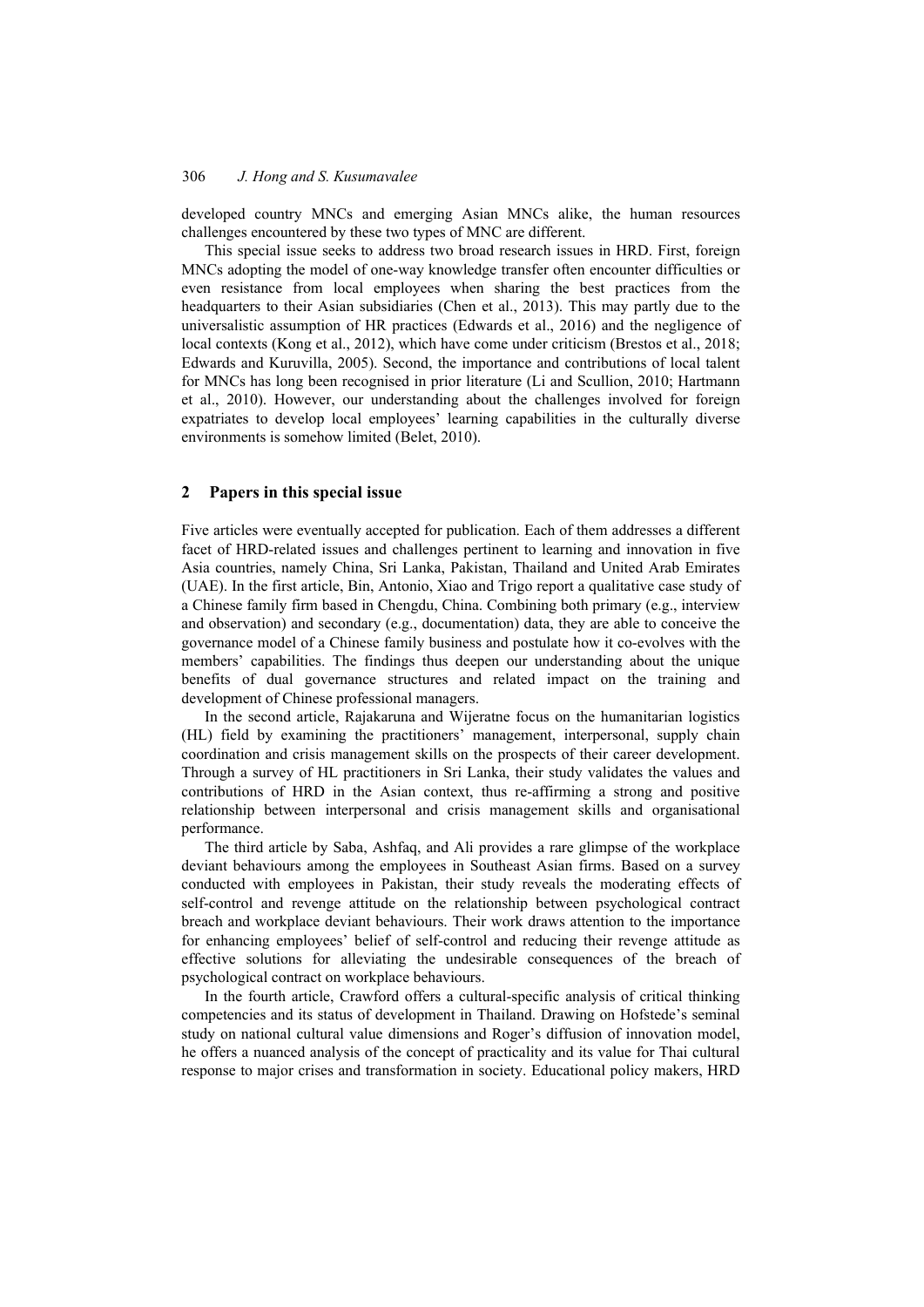#### *Editorial* 307

practitioners and researchers can benefit from the insights of this study in discovering the cultural resources in Thailand for enabling social and organisational change.

In the fifth article, Khan and Al-Shibami explore the learning preferences of Generation Z since the changing environment where they have grown up with has shaped every aspect of their lives. By conducting a survey among the trainees from both Generation Y and Generation Z in a vocational training institute located in UAE, the findings indicate that there is a strong preference among them for interactive e-learning rather than traditional learning approaches, thus calling for the need to update and redesign the HRD programs.

#### **3 Conclusions**

Despite the various country conditions and cultural contexts examined in this special issue, one common theme that has emerged from our collection of papers is the need to embrace a particularistic approach in developing local talents in Asia. Instead of blindly adopting universal models and practices (Edwards et al., 2016), HR practitioners in both foreign MNCs and domestic companies should be guided by a thorough analysis on local contexts in developing and implementing their HRD policies. There are some indigenous cultural values and practices in Asia that are valuable and relevant for addressing local contingencies.

As for HR researchers, it would be more meaningful to adopt a context-rich approach in their research agendas for unravelling idiosyncratic concepts and issues embedded in local environment. In so doing, they should be able to the self-belief and competency in 'developing theoretical frameworks that address challenges faced by businesses in a researcher's own community' [Meyer, (2006), p.120].

#### **References**

- Belet, D. (2010) 'The LO model and the traditional French organisational culture: a paradigmatic contradiction leading to a limited implementation', *International Journal of Learning and Change*, Vol. 4, No. 1, pp.36–48.
- Brestos, I., Errasti, A. and Marcuello, C. (2018) 'Ownership, governance, and the diffusion of HRM practices in multinational worker cooperatives: case study evidence from the Mondragon group', *Human Resource Management*, Vol. 28, No. 1, pp.76–91.
- Chen, C., McQueen, R. and Sun, P. (2013) 'Knowledge transfer and knowledge building at offshored technical support centers', *Journal of World Business*, Vol. 19, No. 4, pp.362–376.
- Edwards, T. and Kuruvilla, S. (2005) 'International HRM: national business systems, organizational politics and the international division of labour in MNCs', *International Journal of Human Resource Management*, Vol. 16, No. 1, pp.1–21.
- Edwards, T., Sanchez-Mangas, R., Jalette, P., Lavelle, J. and Minbaeva, D. (2016) 'Global standardization or national differentiation of HRM practices in multinational companies? A comparison of multinationals in five countries', *Journal of International Business Studies*, Vol. 47, No. 8, pp.997–1021.
- Hartmann, E., Feisel, E. and Schober, H. (2010) 'Talent management of Western MNCs in China: balancing global integration and local responsiveness', *Journal of World Business*, Vol. 45, No. 5, pp.169–178.
- Hong, J., Snell, R. and Rowley, C. (Eds.) (2017) *Organizational Learning in Asia: Issues and Challenges*, Elsevier, Oxford.